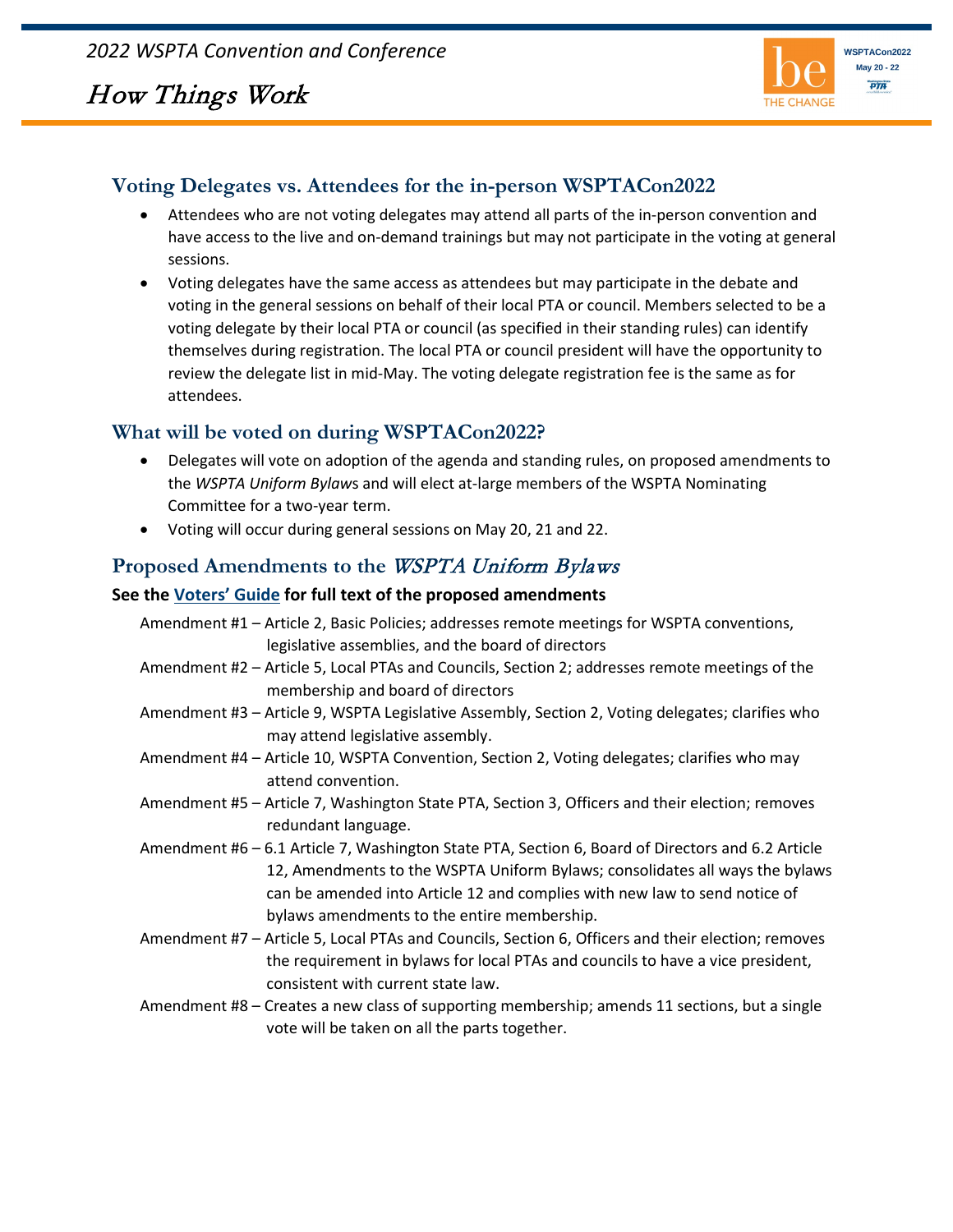### **Bylaws Education Sessions**

There will be several Bylaws Education Sessions throughout WSPTACon2022. These are opportunities for delegates to learn and ask questions about the proposed bylaws amendments that will be considered during general sessions 3 and 4. These education sessions help voting delegates understand the proposals, so they can fully participate in the debate and voting process. Attendance is especially important for voting delegates who wish to make a motion to amend any of the proposed bylaws amendment.

Any attendee may participate in the bylaws education sessions. Only voting delegates (including student voting delegates) have the right to voice and vote in the general sessions.

## **Speech & Debate During General Sessions**

#### **See also [Flow Diagram of Bylaws Voting Process](https://www.wastatepta.org/wp-content/uploads/2022/04/2022-Flow-Diagram-of-Bylaws-Voting-Process-April-2022.pdf)**

- Voting delegates are encouraged to participate in the debate process!
- After the introduction of a proposed bylaws amendment, one voting delegate may speak in favor, followed by one voting delegate in opposition, followed by the consideration of motions to amend, followed by the remaining debate on the main motion.
- A voting delegate wishing to speak in debate would go to the Pro microphone (#1) if they wish to speak in favor, or the Con microphone (#2) if they wish to speak against the pending motion.
- After recognition by the chair the voting delegate wishing to speak will give their name, PTA name and number and make their speech. Each speech in debate is limited to 90 seconds.
- There is a limit on the number of speakers: Debate on each debatable motion, including the main motion to adopt each proposed bylaws amendment or any motions to amend, is limited to three speakers in favor and three opposed. Once this limit has been reached on a main motion, debate ends, and the vote is taken on the main motion.

# **Making a Motion**

- A voting delegate who wishes to make a motion must submit their motion in writing on the motion form, available in the general session room.
- Motions to Amend The language of each proposal (main motion) has already been reviewed by the Bylaws Committee, the WSPTA Parliamentarian, the WSPTA Board of Directors and legal counsel. However, a voting delegate may propose to change the language of the proposed bylaws amendments.
	- $\circ$  Motion forms must be completed using the following language and format: *In proposed bylaws amendment # X, after word "xxxx" strike out "xxxx" and after the word "xxxx" insert "xxxx".*
	- $\circ$  The delegate proposing a motion to amend would go to microphone #1 and let the monitor know they have a motion. Then they must wait to be recognized by the chair.
	- $\circ$  The written motion will be reviewed by the chair and parliamentarian before the motion maker is recognized to present their motion at microphone #1 during debate.
	- o Amendments to correct grammar, spelling, punctuation, style, cross-references and make other technical changes will be handled by the WSPTA, so amendments to correct these items are not in order.
	- $\circ$  If your motion is not relevant (germane), the chair will rule the motion out of order.